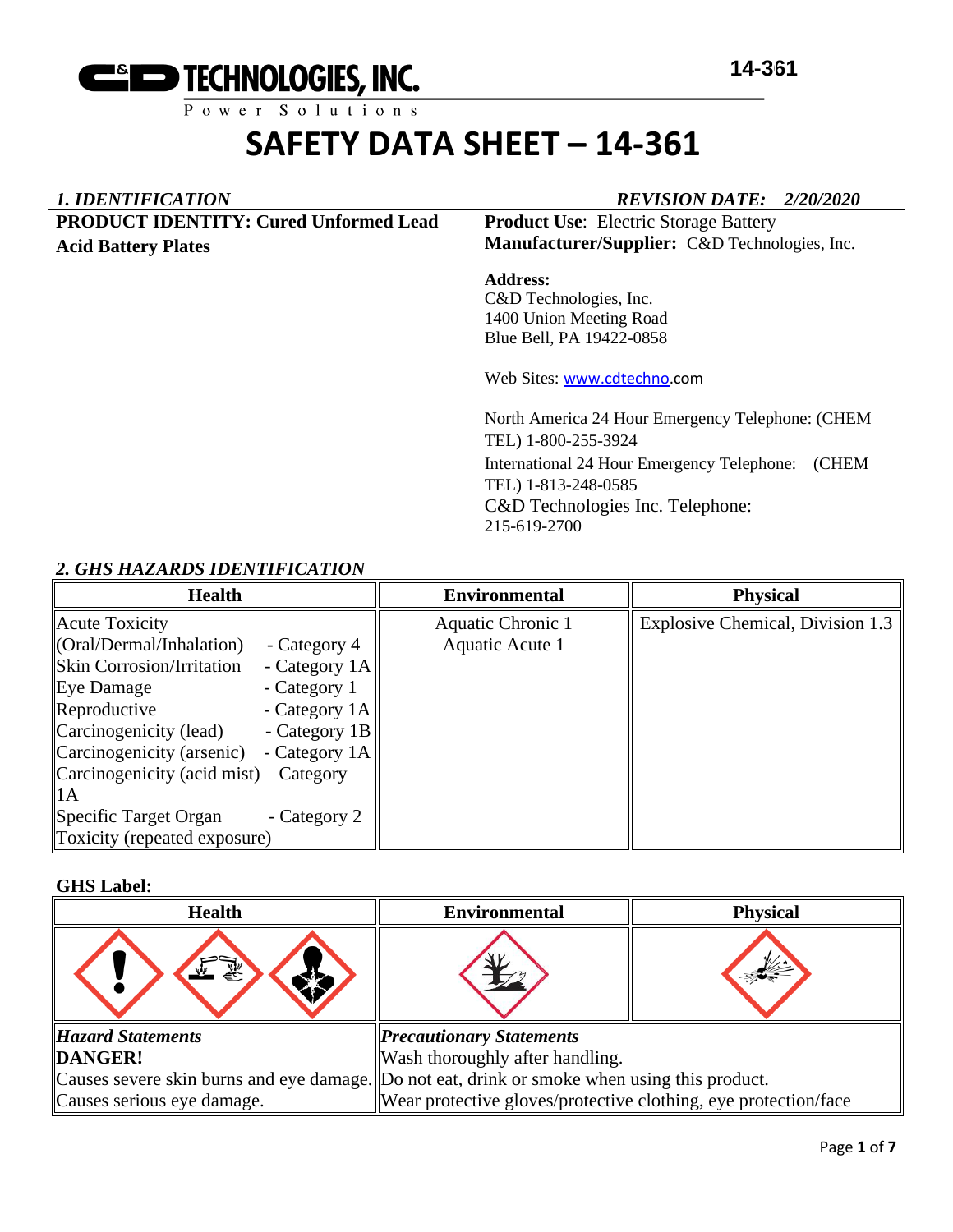

| May damage fertility or the unborn child | protection.                                                                                         |
|------------------------------------------|-----------------------------------------------------------------------------------------------------|
| if ingested or inhaled.                  | Avoid breathing dust or fumes.                                                                      |
| Acute: most will pass through body       | Use only outdoors or in a well-ventilated area.                                                     |
| unabsorbed: at very high exposures, may  | Causes skin irritation, serious eye damage.                                                         |
|                                          | cause lead intoxication with symptoms of <i>I</i> Irritating to eyes, respiratory system, and skin. |
| nausea and abdominal cramps.             |                                                                                                     |
| Chronic: Causes damage to central        |                                                                                                     |
| nervous system, blood and kidneys        |                                                                                                     |
| through prolonged or repeated exposure:  |                                                                                                     |
| may also cause anemia, malaise, tremors, |                                                                                                     |
| gastritis, and liver changes.            |                                                                                                     |
| May cause cancer if ingested or inhaled. |                                                                                                     |

## *3. \*COMPOSITION / INFORMATION ON INGREDIENTS*

| <b>INGREDIENTS</b> (Chemical/Common Names): | CAS No.:   | $%$ by Wt: |
|---------------------------------------------|------------|------------|
| Lead, Lead Compounds                        | 7439-92-1  | $5 - 10$   |
| Lead Oxide                                  | 1317-36-8  | 5 - 10     |
| Tribasic Lead Sulfate BG                    | 12201-17-4 | $40 - 46$  |

# *4. FIRST AID MEASURES*

### **INHALATION:**

Remove from exposure, gargle, wash nose and lips; consult physician.

### **INGESTION:**

Consult physician immediately.

### **SKIN:**

Wash immediately with soap and water.

#### **EYES:**

Wash immediately with water and get immediate medical attention.

### *5. FIRE FIGHTING MEASURES*

**Flash Point:** Not Applicable **Oxygen Index** = N/A **Flammable Limits:** N/A **Extinguishing media:** Class ABC, Carbon dioxide, dry chemicals, or water spray.

#### **Fire Fighting Procedures:**

Wear protective clothing and positive pressure, self-contained breathing apparatus.

### **Hazardous Combustion Products:**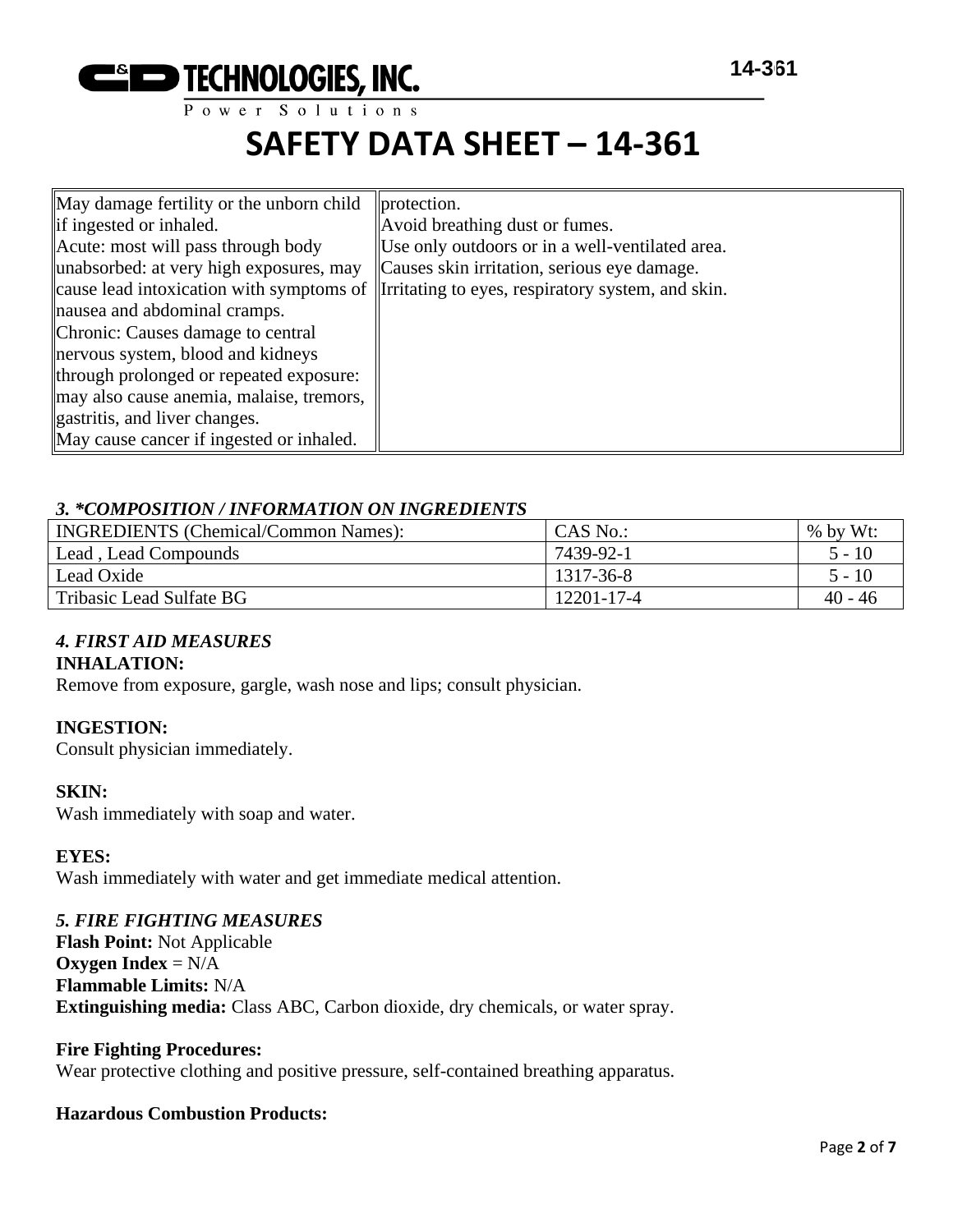

Highly toxic lead oxide fumes may evolve from heated metal.

# *6: ACCIDENTAL RELEASE MEASURES*

Ventilate.

# *7. HANDLING AND STORAGE*

**Handling and Storage:**

Store in a cool, dry and ventilated area.

# *8. EXPOSURE CONTROLS / PERSONAL PROTECTION*

### **Exposure Limits (mg/m<sup>3</sup> ) Note: N.E. = Not Established**

| $\overline{ }$           |            |              |                 |                   |             |               |
|--------------------------|------------|--------------|-----------------|-------------------|-------------|---------------|
| <b>INGREDIENTS</b>       | OSHA       | <b>ACGIH</b> | <b>US NIOSH</b> | <b>Ouebec PEV</b> | Ontario OEL | <b>EU OEL</b> |
| (Chemical/Common Names): | <b>PEL</b> |              |                 |                   |             |               |
| Lead, Lead Compounds     | 0.05       | 0.05         | 0.05            | 0.05              | 0.05        | 0.15(b)       |
| Lead Oxide               | 0.05       | 0.05         | 0.05            | 0.05              | 0.05        | 0.15(b)       |
| Tribasic Lead Sulfate BG | 0.05       | 0.05         | 0.05            | 0.05              | 0.05        | 0.15(b)       |

**(b)**As inhalable aerosol

#### **Engineering Controls (Ventilation):**

Store and handle in well-ventilated area – a system of local ventilation is recommended to keep employee exposures below the airborne Permissible Exposure Limits..

### **Respiratory Protection (NIOSH/MSHA approved):**

None required under normal conditions. When concentrations of airborne lead fumes are known to exceed PEL, use NIOSH or MSHA-approved respiratory protection.

#### **Skin Protection:**

Nitrile gloves are recommended during handling and processing.

#### **Eye Protection:**

Use safety glasses or goggles.

#### **Other Protection:**

Wear impervious protective clothing, including long sleeved shirts, nitrile gloves, boots, lab coates, apron, coveralls or work uniform if adverse conditions or employee exposures warrant.

# *9. PHYSICAL AND CHEMICAL PROPERTIES*

| Properties Listed Below are for Electrolyte: |                                         |  |
|----------------------------------------------|-----------------------------------------|--|
| Boiling Point:   N/A                         | Specific Gravity (H2O = 1): $\vert$ N/A |  |
| Melting Point: $\vert$ N/A                   | Vapor Pressure (mm Hg): $\vert$ N/A     |  |
| Solubility in Water: N/A                     | Vapor Density (AIR = 1): $N/A$          |  |
| Evaporation Rate:   N/A                      | % Volatile by Weight:   N/A             |  |
|                                              |                                         |  |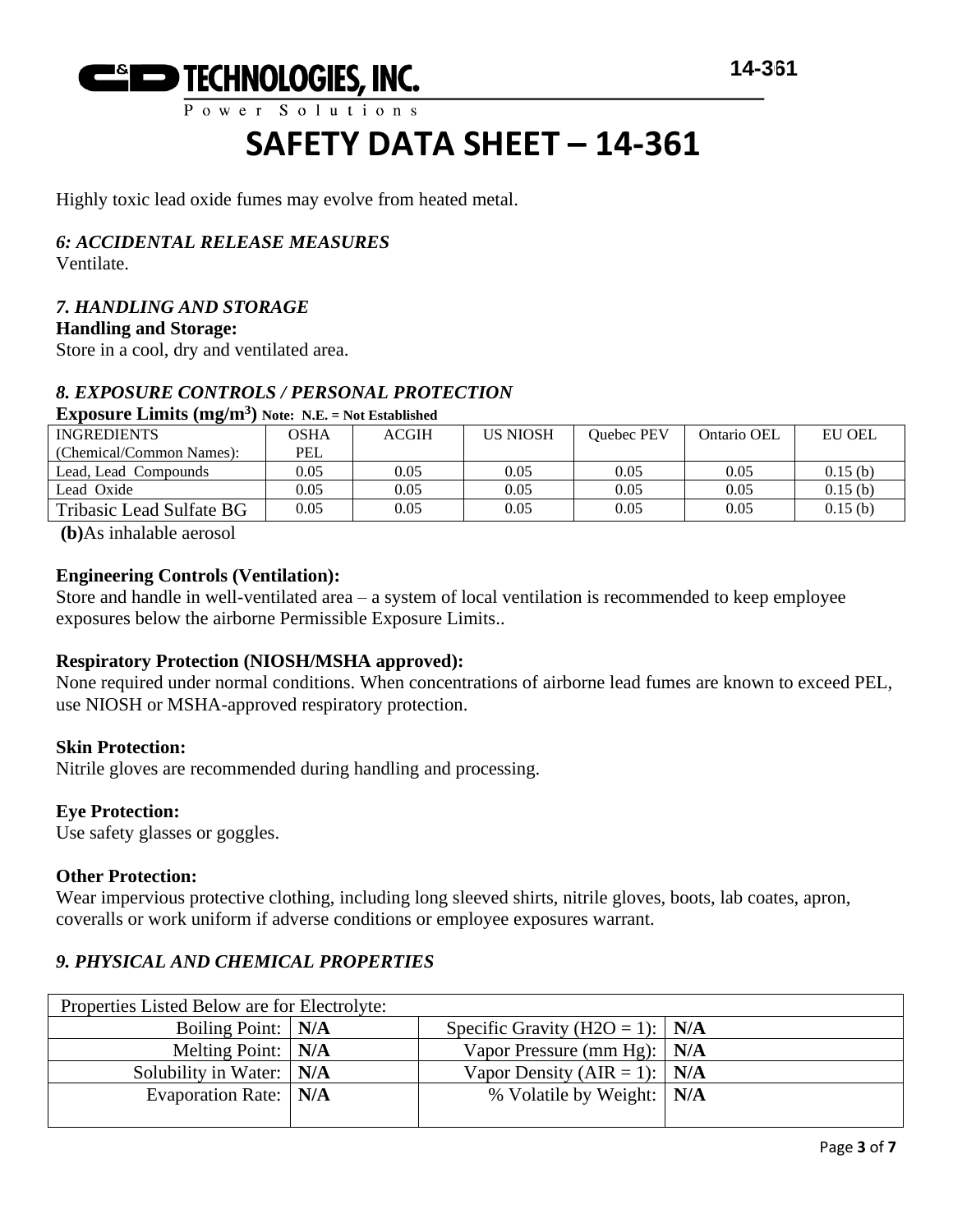

Power Solutions

# **SAFETY DATA SHEET – 14-361**

# Appearance and Odor: **Manufactured article; no apparent odor.**

### *10. STABILITY AND REACTIVITY*

Stability: Stable X Unstable This product is stable under normal conditions at ambient temperature.

**Conditions to Avoid:** None.

#### **Incompatibilities:** (materials to avoid)

Avoid contact with strong acids, bases, halides, halogenates, potassium nitrate, permanganate, peroxides, nascent hydrogen, and reducing agents.

**Hazardous Decomposition Products: N/A Hazardous Polymerization:**

Will not occur

#### *11. TOXICOLOGICAL INFORMATION* **Routes of Entry:**

Hazardous exposure can occur only when product is heated, oxidized or otherwise processed or damaged to create dust, vapor or fume. The presence of nascent hydrogen may generate highly toxic arsine gas.

#### **Inhalation:**

Inhalation of lead dust or fumes may cause irritation of upper respiratory tract and lungs.

#### **Ingestion:**

Acute ingestion may cause abdominal pain, nausea, vomiting, diarrhea and severe cramping. This may lead rapidly to systemic toxicity and must be treated by a physician.

#### **Skin Contact:**

Not absorbed through the skin.

**Eye Contact:** May cause eye irritation.

#### **Effects of Overexposure - Acute:**

Symptoms of toxicity include headache, fatigue, abdominal pain, loss of appetite, muscular aches and weakness, sleep disturbances and irritability.

### **Effects of Overexposure - Chronic:**

Anemia; neuropathy, particularly of the motor nerves, with wrist drop; kidney damage; reproductive changes in males and females. Repeated exposure to lead and lead compounds in the workplace may result in nervous system toxicity. Some toxicologists report abnormal conduction velocities in persons with blood lead levels of 50 μg/100 ml or higher. Heavy lead exposure may result in central nervous system damage, encephalopathy and damage to the blood-forming (hematopoietic) tissues.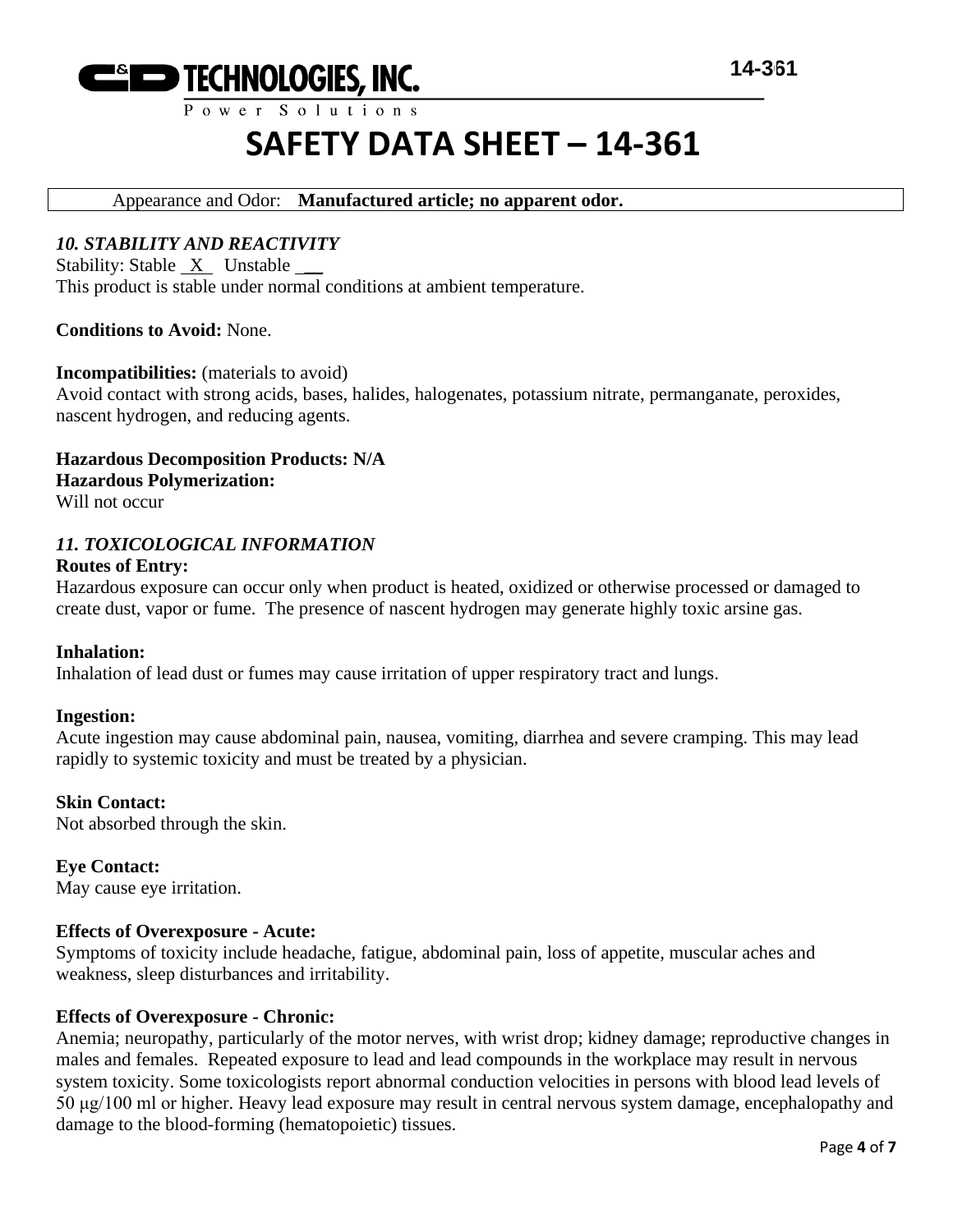

### **Carcinogenicity:**

Lead is listed as a 2B carcinogen, likely in animals at extreme doses. Proof of carcinogenicity in humans is lacking at present.

## **Medical Conditions Generally Aggravated by Exposure:**

Lead and its compounds can aggravate some forms of kidney, liver and neurologic diseases.

## **Acute Toxicity:**

Inhalation LD50: Acute Toxicity Point Estimate  $= 4500$  ppmV (based on lead bullion)

Oral LD50: Acute Toxicity Estimate (ATE) = 500 mg/kg body weight (based on lead bullion)

## **Additional Health Data:**

All heavy metals, including the hazardous ingredients in this product, are taken into the body primarily by inhalation and ingestion. Most inhalation problems can be avoided by adequate precautions such as ventilation and respiratory protection covered in Section 8. Follow good personal hygiene to avoid inhalation and ingestion: wash hands, face, neck and arms thoroughly before eating, smoking or leaving the work site. Keep contaminated clothing out of non-contaminated areas, or wear cover clothing when in such areas. Restrict the use and presence of food, tobacco and cosmetics to non-contaminated areas. Work clothes and work equipment used in contaminated areas must remain in designated areas and never taken home or laundered with personal non-contaminated clothing. This product is intended for industrial use only and should be isolated from children and their environment.

The 19<sup>th</sup> Amendment to EC Directive 67/548/EEC classified lead compounds, but not lead in metal form, as possibly toxic to reproduction. Risk phrase 61: May cause harm to the unborn child, applies to lead compounds, especially soluble forms.

# *12. ECOLOGICAL INFORMATION*

**Environmental Fate:** lead is very persistent in soil and sediments. No data on environmental degradation. Mobility of metallic lead between ecological compartments is slow. Bioaccumulation of lead occurs in aquatic and terrestrial animals and plants but little bioaccumulation occurs through the food chain. Most studies include lead compounds and not elemental lead.

### **Environmental Toxicity:** Aquatic Toxicity:

48 hr LC50 (modeled for aquatic invertebrates): <1 mg/L, based on lead bullion

### **Additional Information**

- · No known effects on stratospheric ozone depletion.
- · Volatile organic compounds: 0% (by Volume)
- · Water Endangering Class (WGK): NA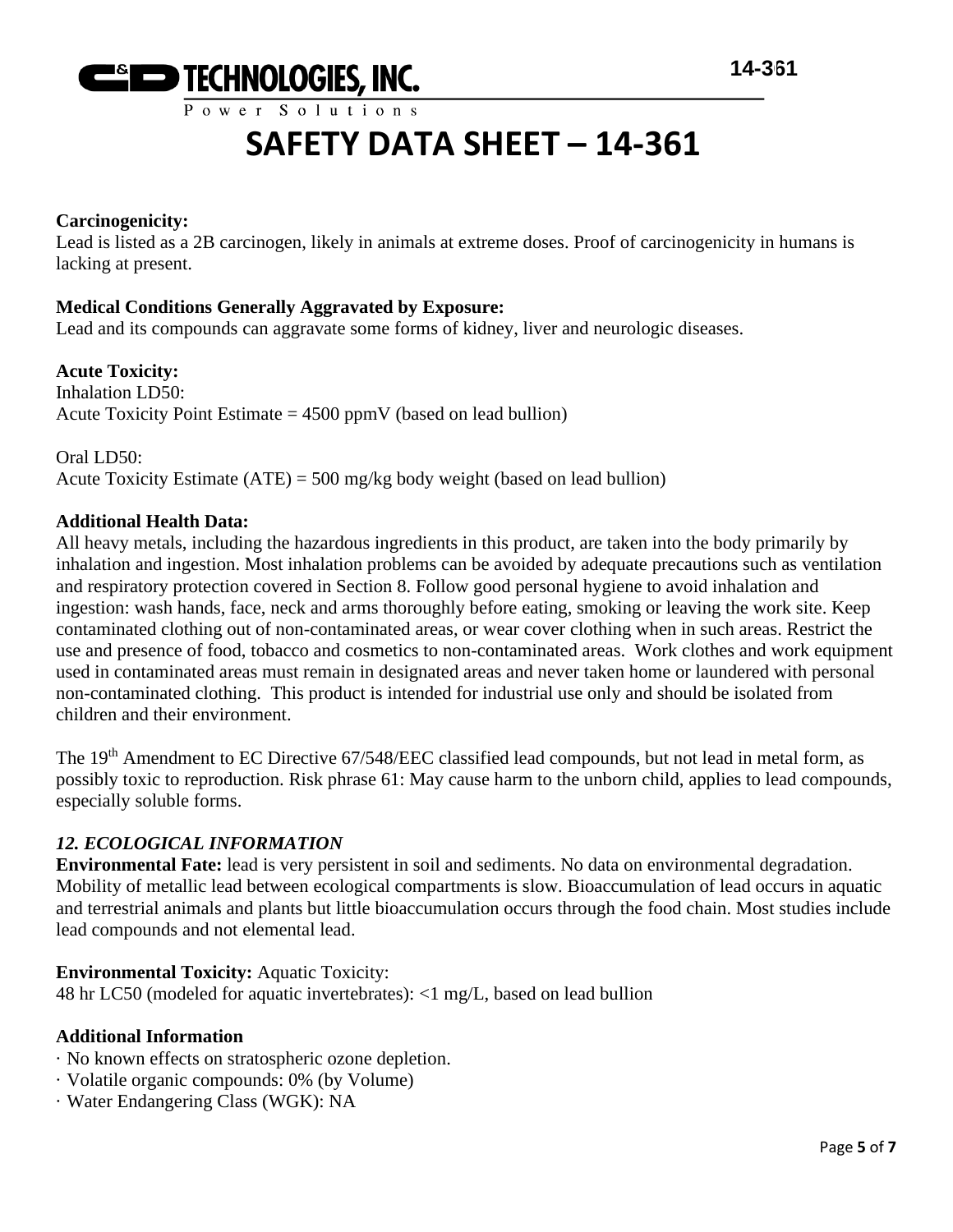

Power Solutions

# **SAFETY DATA SHEET – 14-361**

# *13. DISPOSAL CONSIDERATIONS (UNITED STATES)*

Send to secondary lead smelter for recycling. Spent lead-acid batteries are not regulated as hazardous waste when the requirements of 40 CFR Section 266.80 are met. Spilled sulfuric acid is a characteristic hazardous waste; EPA hazardous waste number D002 (corrosivity) and D008 (lead).

Following local, State/Provincial, and Federal/National regulations applicable to end-of-life characteristics will be the responsibility of the end-user.

# *14. TRANSPORT INFORMATION*

Not applicable.

# *15. REGULATORY INFORMATION*

# **EPCRA Sections 302, 304, 311 & 312**

The lead used in lead-acid batteries does not qualify for any OSHA or EPCRA exemptions. Lead is not an EHS, and the following table outlines the applicable EPCRA Sections and their respective thresholds for **lead**:

| <b>EPCRA Sections - Lead</b>                      | <b>Thresholds</b>  |
|---------------------------------------------------|--------------------|
| 311 - MSDS Reporting                              | $\geq 10,000$ lbs. |
| 312 - Chemical Inventory Reporting (i.e. Tier II) | $\geq 10,000$ lbs. |

### **EPCRA Section 313**

The reporting of lead in lead-acid batteries used in cars, trucks, most cranes, forklifts, locomotive engines, and aircraft for the purposes of EPCRA Section 313 is not required. Lead-acid batteries used for these purposes are exempt for Section 313 reporting per the "Motor Vehicle Exemption." See page B-22 of the *U.S. EPA Guidance Document for Lead and Lead Compound Reporting under EPCRA Section 313* for additional information of this exemption.

# **TSCA:**

TSCA Section 8b – Inventory Status: All chemicals comprising this product are either exempt or listed on the TSCA Inventory.

TSCA Section 12b (40 CFR Part 707.60(b)) No notice of export will be required for articles, except PCB articles, unless the Agency so requires in the context of individual section 5, 6, or 7 actions.

TSCA Section 13 (40 CFR Part 707.20): No import certification required (EPA 305-B-99-001, June 1999, Introduction to the Chemical Import Requirements of the Toxic Substances Control Act, Section IV.A)

**RCRA:** Spent Lead Acid Batteries are subject to streamlined handling requirements when managed in compliance with 40 CFR section 266.80 or 40 CFR part 273.